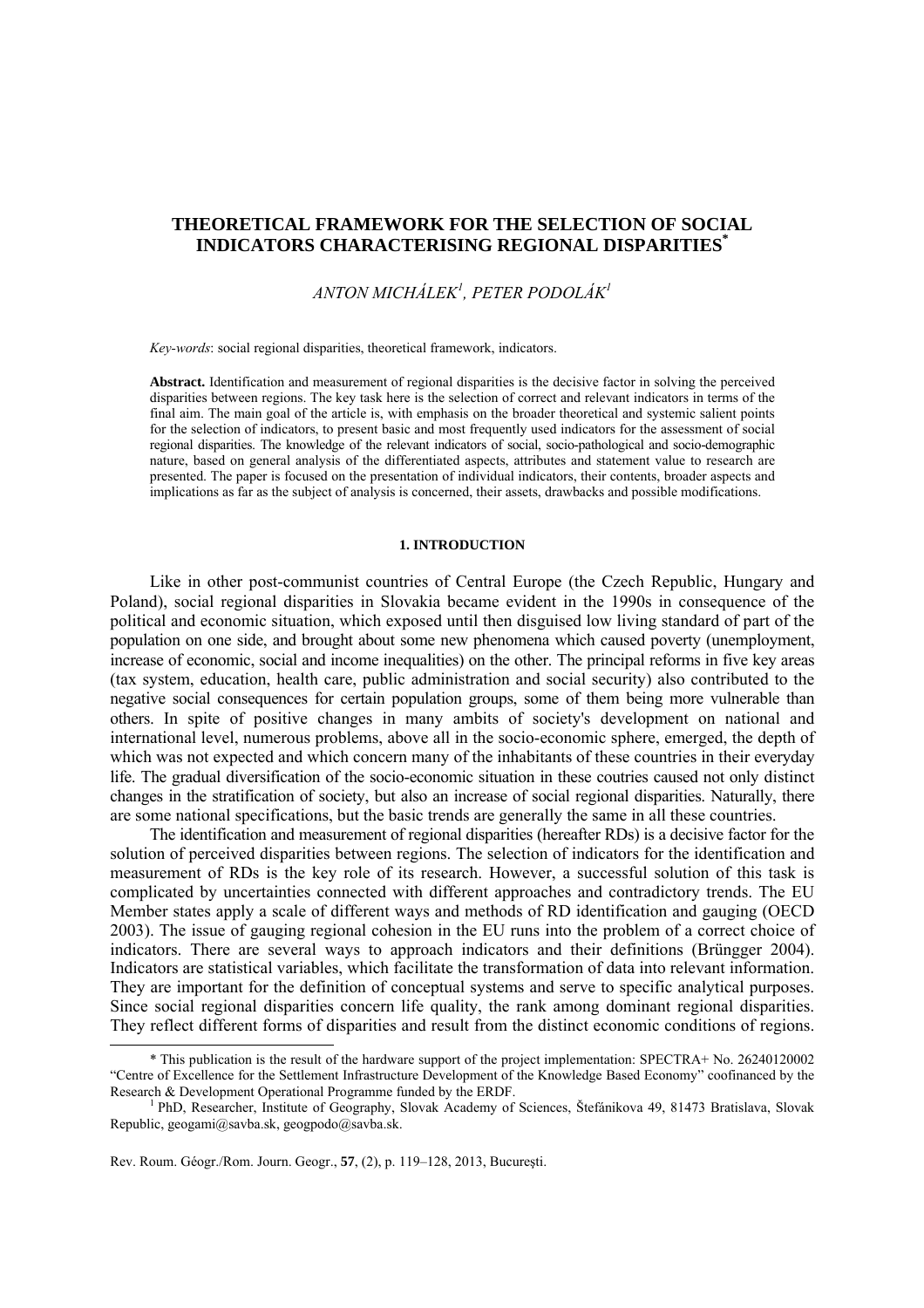They are expressed by inequalities in the socio-economic and socio-demographic status of population, living standard, infrastructure and amenities, level of household equipment and the dimension expressed by socio-pathological parameters. At present, the indicators of social (specifically sociodemographic and socio-pathological) nature are among the frequently used indicators gauging the social level and depth of RDs. A correct selection of indicators depends on many factors: the aim and purpose of the analysis, territorial scale and specificities, the value of indicators and possibilities of their evaluation. The selection of indicators of social regional disparities is often affected by various problems relating to information sources and statistical data. Officially monitored social indicators do not always truly reflect and capture the relevant aspects of RDs; they are often inaccessible and their value, reliability and comparability are not always satisfactory. Problems of their spatial interpretation, or the fact, that the data are not on the required geographical scale, can also emerge. The paper, apart from the theoretical and systemic circumstances of the selection of indicators and gauging of regional disparities, also concentrates on the description and assessment of their suitability or modification, especially regarding some specific conditions in the socio-economic development of society in Slovakia. The aim of the paper is to emphasize the broader theoretical background and empirical knowledge and to present basic and most frequently applied indicators of assessing social RDs relying on the basic systemic classification of regional disparities. This aim also requires the identification of their pros and cons, nuances and modifications in the light of the spatial specificities characterizing post-communist countries in Central Europe.

#### **2. THEORETICAL AND SYSTEMIC BACKGROUND OF A CORRECT SELECTION OF SOCIAL INDICATORS CHARACTERIZING RDS**

The basic attributes of RDs also include the sphere of their occurrence, territoriality (geographical levels), their measurability and time dimension. The multidimensional level of investigation of RDs characterizes the following attributes; they present a wide spectrum of views of RDs and produce systemic salient points for understanding and approaching, their research. From a geographical point of view, the territorial aspect associated with both the vertical and horizontal classification of RDs is interesting. Vertical classification estimates disparities in geographical units of different size (world, Europe, state, region or municipality). The aspect leans on the knowledge that disparities change in accord with the geographical scale. Disparities, as a rule, increase with the diminishing territorial scale. It means that a different rate and different view of the observed disparity level is obtained from different territorial scales. The horizontal classification of disparities is connected with the subject-matter sphere of their occurrence. The horizontal aspect normally draws on two classifications, depending of their substance, namely material or non-material, and if the sphere of occurrence in a territory is taken into account they are territorial (physical), economic, and social (Wishlade, Yuill 1997).

The authors of this paper focus on social disparities, which are considered to be the most significant (Dunford 2009, Michálek 2010), because they are outputs of the economic development and they directly reflect the living conditions of the population and social climate in regional societies. Regional social disparities manifest themselves in a wide spectre of phenomena and processes that can be measured and evaluated (Michálek 2012a). Such measurement and evaluation must rely on the selection of correct indicators. They are significant in the framework of the defined conceptual systems and the applied methods and they serve specific analytical purposes (Michálek 2012b). A suitable choice depends on the aim of the particular analysis, territorial scale specificities and weight of indicators, etc. Social indicators as tools helping to observe the nature and level of social phenomena and processes, development, change and trends should also be analytical, penetrating the substance of the phenomenon, significant and comprehensible (clear, brief and simple), comprehensive (covering the whole statistical unit or geographical region), trustworthy (low statistical error), inherently comparable (comparison of the same indicator for subgroups), and comparable in time.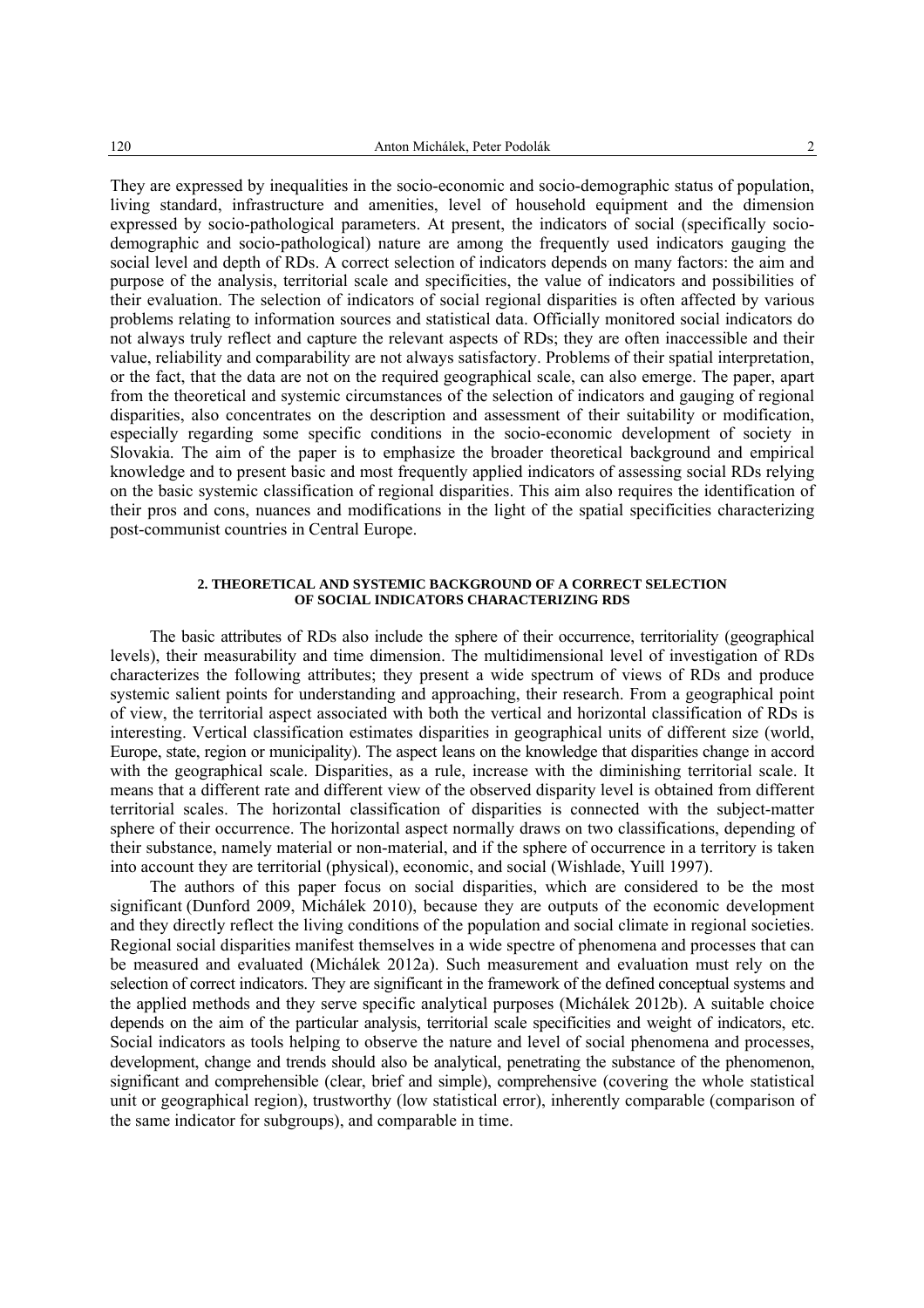They should be simultaneously accessible in terms of existing data, fluent in terms of introducing a temporal order, i.e. identical regarding the reference period and modifiable regarding spatial specificities. The choice of indicators for the identification of social RDs and descriptors obviously plays an important role in the nature of final results, their explanation and an overall view of the issue. The basic material applied to the choice of indicators was the European System of Social Indicators, as a methodological tool for gauging the social status of a community (Noll 2002). The System applies six relevant theoretical social concepts: welfare, quality of live, social quality, liveability, social cohesion, and sustainability. In the EU, stress is laid upon the policy of social cohesion and inclusion. The indicators of these dimensions are the most prioritised, elaborated and most closely watched over. Conclusions of scientific and political discussions show that two relevant dimensions exist in the framework of the social cohesion policy and its aims. Firstly, there is the dimension of Inequalities with the corresponding aim to reduce disparities, inequity in opportunities and social exclusion. Secondly, there is the dimension of Social Capital which involves the strengthening of social contacts, interactions and bonds (Berger-Schmitt 2000, 2002).

The quoted principles and criteria for the formulation of indicators, adopted from the theoretical and systemic spheres or empirics were observed while generating and selecting the indicators for the identification of regional social disparities in Slovakia, as an example. It is also important and necessary to integrate (merge) the basic indicators into homogeneous, acceptable for the system and logical groups. The integration of indicators is possible by applying different methods. Correctly integrated indicators represent homogeneous wholes, such as labour status, social status or health condition.

Individual indicators of regional social disparities should reflect the most significant aspects of the social climate in regional communities, relevant demographic as well as socio-pathological characteristics in the studied regional units. While considering candidate indicators, one must bear in mind that they have been determined by the socio-economic development after 1990 and the basic circumstances it implied. The economic transition and the associated reforms brought about some deep changes in the demographic social and socio-pathological area. New phenomena, processes and tendencies appeared along with new conditions in the population's life, increased inequalities becoming the features of economic development. In a short period of time, a series of phenomena which had not been here before, like unemployment, cohabitation would soon emerge, while others (crime) or tabooed (poverty) were repressed. Socio-demographic disparities include the ones determined by economic conditions and inequities. They are the disparities connected with the labour market and with demographically relevant population characteristics and structure. Individual indicators of sociodemographic regional disparities should reflect the most important aspects of social climate in regional societies and relevant demographic characteristics of population in the regional units studied. The labour market and the demographic phenomena are among the most important dimensions affecting the level of social disparities and their fluctuation, because they are simultaneously controlling many other phenomena and processes nationwide (Michálek, Podolák 2011).

#### **3. CONTEXT AND DESCRIPTION OF RD INDICATORS DETERMINED BY THE LABOUR MARKET**

The situation in the labour market is one of the most important factors controlling the level of social disparities. It seems that the most important indicators, in terms of relevance and data accessibility, are those associated with unemployment. Slovakia experienced the emergence and dramatic increase of unemployment already in the early 1990s and it has remained the most important problem of the country's economy, as Slovakia is now one of the EU countries with the highest unemployment rate. The unemployment rate is a symptom of economic prosperity of a region, it has an impact on the income and situation of individuals and points to the rate of social disparities. Unemployment, especially long-term, is a great problem not only of the labour market, but also of regions. Several stressors are connected with unemployment, more or less directly related to the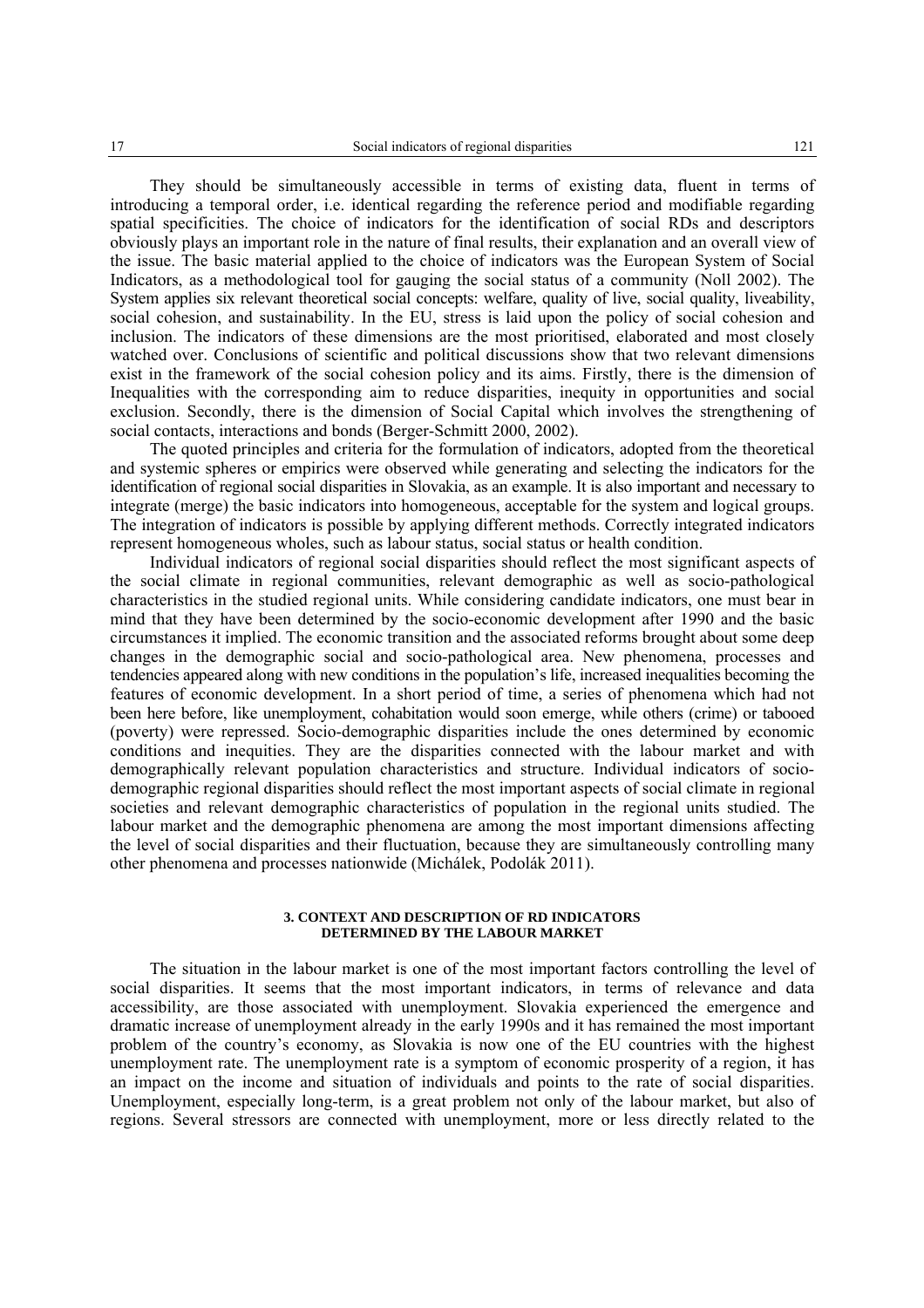economic, territorial, social and personal life. Long-term unemployment affects selected aspects of the population, such as quality of life, poverty, and increased incidence of socio-pathological phenomena in affected regions. A high spatial concentration and incidence of regions where the population cannot find jobs is characteristic of Slovakia since 1990s. These are the regions where more than a third of the available population is not economically active.

An important indicator connected with the labour market pointing at disparities is wage. Although its share in a household income decreases, it is still an important factor that sets the rate of disparities between economically active persons. Real wages distinctly dropped at the beginning of transition, influenced by economic reforms and lagged behind inflation. Low wages (price of labour) on one side has increased the presence of foreign investors in the country, but it also led to the pauperisation of a considerable part of the population. At present, wages are one of the most obvious forms of inequalities, the cause of increasing discontent in some regions. Increasing wage inequity and very low wages in some regions make people refuse working, hence further increase of the unemployment rate (sometimes it pays better not to work and live on unemployment benefits), part of the economically active population remains idle or goes abroad. Demotivation via wages hinders the development of a region. The optimal combination of wages and the rate of wages inequity is an important factor that may influence the satisfaction of population in terms of consumption. Regions with a low level of wages are often hit by negative phenomena, such as social dependency, low purchasing power, poverty, social exclusion, emergence of subcultures, etc. Apart from macroeconomic effects (economic level and options of development), wages and labour price in Slovakia, the possibilities and conditions of employers are also controlled by individual factors which, in turn, depend on efforts, education, capacities and the options of individuals participating (competing) in the labour market. Obviously, lack of certain skills leads to increased demand and increases the level of wages. Higher education, qualifications and skills may in some circumstance lead to the reduction of wage disparity (if the concerned individuals are working in regions where they reside).

Unemployment and/or low wages determine and directly affect the number/proportion of individuals suffering from material poverty, which is an important indicator of the socio-economic level of a region. The growth of the economy and of work productivity in Slovakia increased the State's income, which might have led, apart from others, to lowering the proportion of individuals in material poverty<sup>2</sup> not only on national but also regional level. The EU policy of eliminating poverty and supporting social inclusion has also been targeting regions with a high proportion of people in material poverty. On the other side, the above-mentioned high unemployment level, big investments in the economy, non-paying management and "wild" privatisation in the 1990s, followed by retrenchment in time of the rightist reforms, did not reduce the socially dependent population group. It even became another impulse that increased social disparities in regions with low educational and working potential.

# **4. CONTEXT AND DESCRIPTION OF SOCIO-PATHOLOGICAL INDICATORS OF RDS**

Socio-pathological disparities are those produced by the negative impact of the historic transition and reform, of new, often misinterpreted, options of freedom and democracy. Individual indicators of socio-pathological disparities between regions should reflect the undesirable negative aspects of such disparities. The increase of inequalities in all the spheres of economic and social life has manifested

 <sup>2</sup> <sup>2</sup> "Material poverty is the status when the citizen's or physical persons' income is lower than the living minimum pursuant the special provision and the citizen and physical persons considered along with the citizen cannot obtain or increase the income by proper efforts. The material poverty benefit pertains to a citizen suffering from material poverty and physical persons considered along the citizen for provision of basic living conditions" (Ministry of Labour, Social Affairs and Family of the Slovak Republic 2013).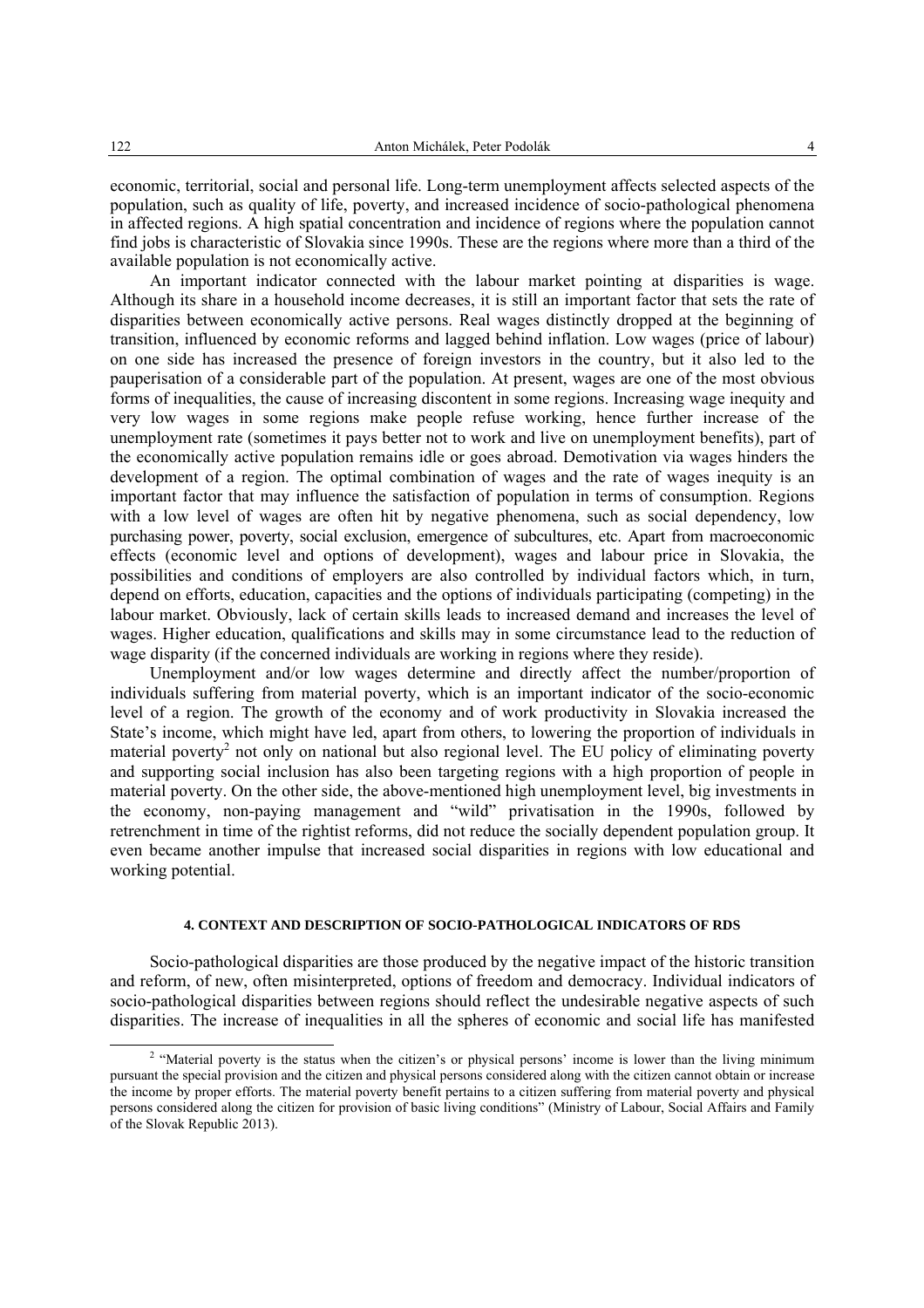itself through social exclusion and poverty of comparatively large groups of population. Lack of finances and material resources on the side of potential perpetrators and increased "opportunities" in a richer society with privileged groups along with the increase of social disorganization, gaps in legislation and other factors, contributed to the increase and concentration of crime. Lack of financial and other sources, failure to participate in the labour market, deficient or no social inclusion, weakened both formal and informal social control have led to various anomalies in some regions. They manifested themselves in increased morbidity (cardiovascular diseases, cancer and especially increased occurrence of psychic disorders). Among the most conspicuous factors that influence the level of socio-pathological disparities are the phenomena connected with social exclusion (poverty) and with safety (crime).

Poverty is the attribute and cause of social exclusion and simultaneously the factor determining the level of social disparity. Already at the beginning of the 1990s increase of poverty in Slovakia became evident. Some regions of the country belong to the poorest of Europe even today. It is a "new" poverty, which is closely connected with the labour market. High unemployment and low level of wages is typical of poor regions. These are accompanied by underdevelopment, poor human potential in terms of qualifications and skills, experience and demographic parameters including population structure. Poverty is inherited here and the majority of inhabitants, who do not move on, are trapped. The level of poverty in regions is an indicator *par excellence* of social (socio-pathological inequalities) in Slovakia. Poverty indicators in this county are most frequently represented by all poverty indicators capturing the essential attributes of poverty or of a wide spectre of deprivations.

Crime in Slovakia reflects the socio-political, socio-economic and historic-cultural development plus the dramatic changes after 1989. Economic problems connected with the transition and reforms (unemployment and its increase, loss or reduction of social guarantees, existential problems and drop of the living standard, etc.) pressure a considerable part of the population while some of them infringe legal standards. Among the consequences of abrupt social changes, social self-control has been weakened, value orientation confused, aggression increased, first of all in the marginalized population groups, increasing violent crime. The opening of frontiers made Slovakia became a crossroads for drug traffic and drug market. Some new forms of crime, which require not only material and technological preparedness, but also international cooperation did emerge. The period that followed 1989, is characterised by a distinct increase of crime, only its quantity (volume) but also its quality (structure, methods and composition of perpetrators, etc.) changed. New possibilities of drawing on various funds and sources from international programmes, aiming at the restraint and suppression of crime in risk regions and localities, opened up when Slovakia accessed the EU. Conditions for the reduction of regional disparities in the level of crime were created along with allotted finances. The outlined trend should also show, apart from reduced criminality, in reduced RDs in terms of crime<sup>3</sup>.

### **5. CRITERIA FOR THE SELECTION OF DEMOGRAPHIC INDICATORS**

The demographic dimension, especially the basic demographic characteristics that have considerably changed after 1990, is an equally important factor of RDs. "New" demographic characteristics (phenomena, processes and tendencies), which appeared and comparatively rapidly spread in recent years, influencing different aspects of the social development in regions, deserve a special attention.

The population of Slovakia has reached another stage of long-term demographic development characterized by a distinct shift in the values of individual indicators of its development and structure. These changes are to a great extent influenced by the power and rate of socio-economic development

 $\overline{\phantom{a}}$ <sup>3</sup> Some specific types of crime may be and probably are spatially concentrated due to global development and local conditions.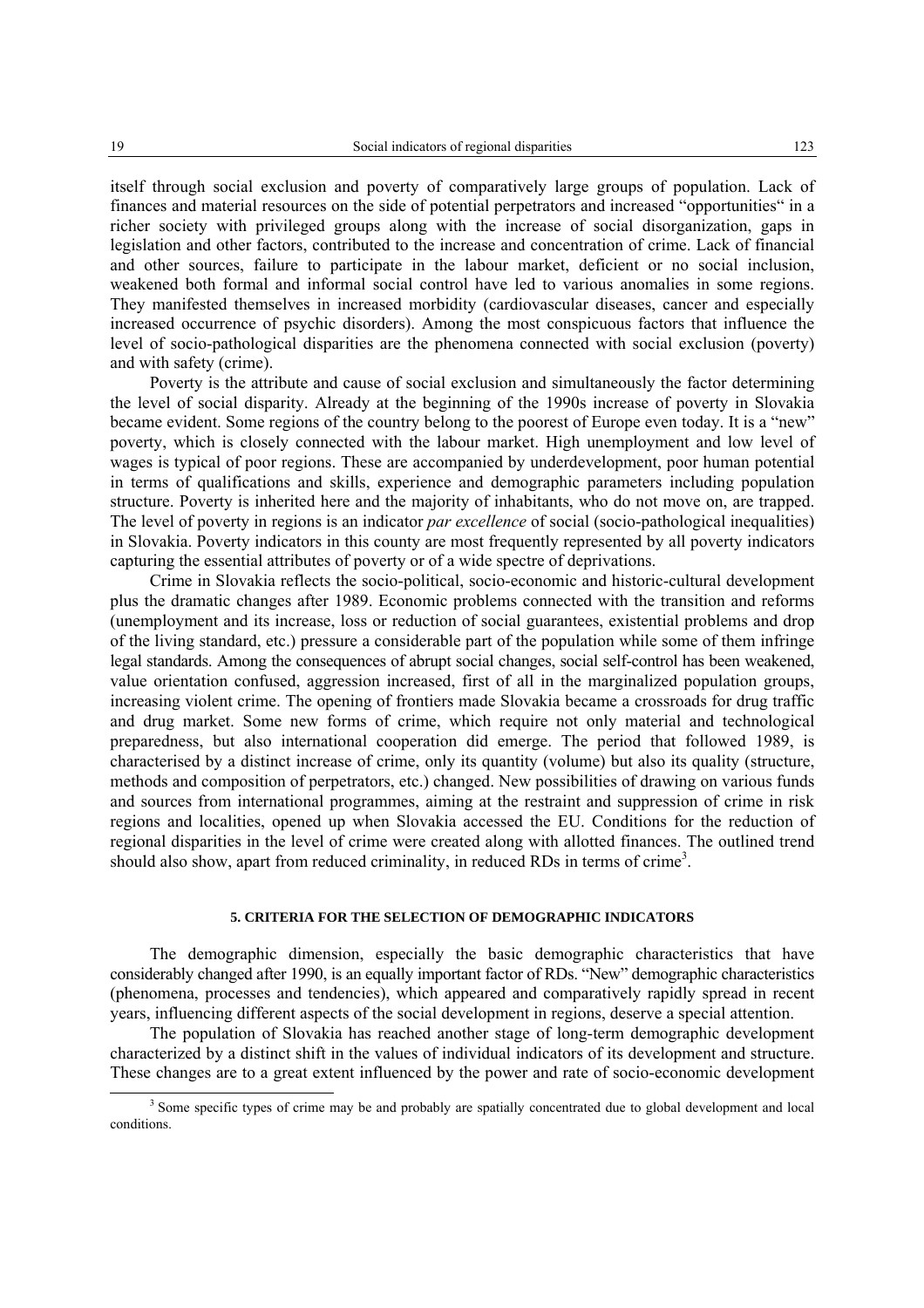at country regional level. Demographic development became more varied. Models followed by population for decades, which boasted a clearly established order of individual demographic events (education – marriage – fertility – economic activity, etc.) changed into highly complicated individual life courses, where it is often problematic to generalise and estimate the sequence of individual steps. They are influenced by the different preferences of citizens in different stages of their lives. In this way, the development of individual demographic indicators is much more varied and influenced by a wide spectre of socio-economic and psychological conditions. It is appropriate to consider the following clusters of problems that reflect the changed socio-economic conditions and their development while selecting relevant indicators of social disparities in Slovakia:

• Changed models of family and reproductive behaviour, which influence the indicators of marriage, divorce, fertility and natality rates.

• Development of mortality rate and health condition in the population, which affects the specific and standardized indicators of mortality rate and consequently (along with other impacts) the age-structure of the population.

• Changed models of migration behaviour influencing (beside others) the development of regional social disparities in Slovakia.

All quoted changes in Slovakia possess not only the temporal, but also the spatial dimension and in this sense it is justified to monitor their manifestations in the regional context via several indicators. The following indicators were selected from the point of view of relevance and accessibility of reliable data; each of them captures and expresses the relevant aspect of population as a carrier of social disparity:

### **6. CONTEXT AND DESCRIPTION OF INDICATORS OF FAMILY BEHAVIOUR AND REPRODUCTIVE BEHAVIOUR**

The change of models of the population's family behaviour depends on many more demographic implications connected with increasing individualism and diminishing uniformity of an individual's life course as far as the temporal sequence of individual steps and ways are considered. Apart from demographic agents, there are also others that contribute to the abrupt changes in the population's demographic behaviour. Apart from material factors, an overall social climate, which reflects the attitude of the population to reproduction and can, in certain circumstances, increase/reduce the prestige of family and child, plays an important role in demographic developments. These facts that characterize reproductive behaviour and indexes both qualitatively and quantitatively, find their reflection in models. The distinct change of family behaviour models is all-European in nature, these tendencies having first appeared in some western and northern European countries several decades ago, while in Slovakia this happened in the 1990s. This trend manifests itself by an increasing tendency to other than marital forms of coexistence – cohabitations (increasing number of single males and females as a consequence of low or decreasing marriage rate), increased age of partners entering into marriage, and that of parents at the birth of the first child. The process is also accompanied by increased extramarital fertility and proportion of babies born outside wedlock and increasing proportion of such babies in the overall number of born children.

The rate of extramarital fertility is an important indicator in the context of research into social disparity. The distinct increase of extramarital fertility values is one of the basic manifestations of the changed reproduction pattern of the entire population. It is evident that these manifestations are socially and regionally differentiated in the two groups of women accounting for the trend. On one side, extramarital fertility is connected with young women with low education and income levels and to the Roma women (Šprocha 2007). High extramarital fertility became the synonym of marginality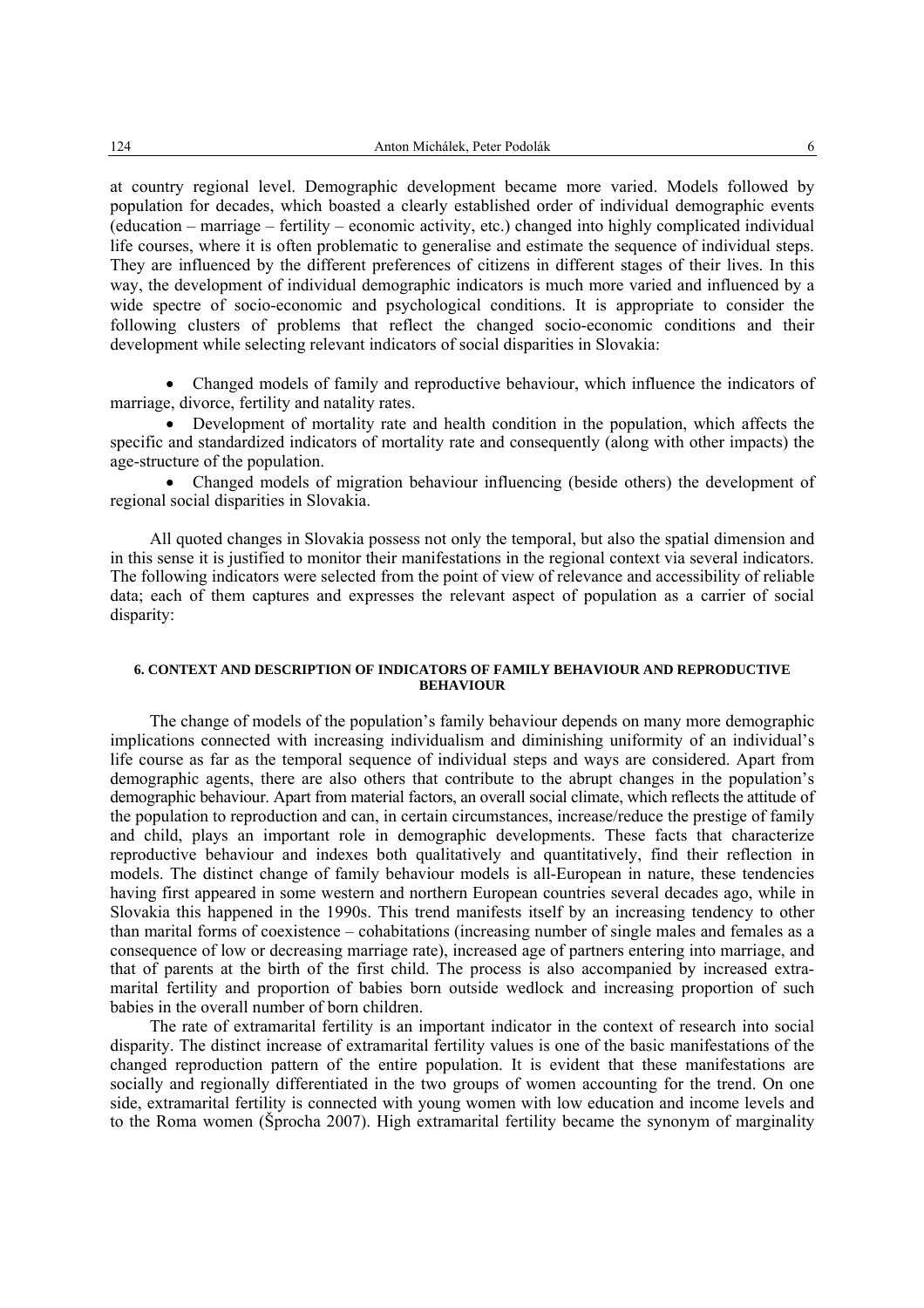and social exclusion. The second social group consists of women with medium level and university education. Although in absolute values they are not a dominant group, yet the highest increase of this indicator was observed precisely in this group. This development is connected with the fact that the institution of marriage is losing its significance and the alternative forms of partnership are becoming popular. This is the reason why observation of the extramarital fertility indicator is relevant for the research of social disparities. Some additional indicators are fertility and natality rates (in the context of a difficult social situation for large families), marriage indexes (namely on the decrease), increasing number and rate of divorce (in the context of a difficult social situation for single or large families).

### **7. CONTEXT AND DESCRIPTION OF INDICATORS OF THE POPULATION DEATH RATE AND HEALTH CONDITION**

Indicators of average life expectancy also have a high statement value. It is the most frequently used global characteristic for evaluating death rate. Given the differentiation of death rate in males and females, individual values are quoted separately. The evaluation of the whole population is subject to high degree of generalization and it is applied in international comparisons where there are no data from some developing countries are available.

The most frequently used indicator is average life expectancy (ALE) at birth (of males and females), it revealing the mortality rate in the whole population. When interpreting the values, one must bear in mind that specific death-rate values in individual age-categories differ and are inherent to the level of average life expectancy at birth. The statistical increase of ALE values in Slovakia is secured by the dominantly positive development in infant (below 1 year of age) mortality rate and less so by higher life expectancy in our population (statistical probability of survival) even in senior age categories. The analysis of ALE values at the age of  $50+$  (or  $65+$ ,  $80+$ ) may provide a more detailed picture, as it takes into account the mortality situation (or its development) only within the framework of specified age categories and is meaningful in evaluating the population's ageing processes, their regional differentiation and social consequences (Jurčová and Mészáros 2010).

A suitable indicator, which combines the benefits both of objective and subjective identification of the population's mortality rate and health condition, is the health-adjusted life expectancy (Rychtaříková 2006). A certain drawback of this indicator in Slovakia is that regional comparison can be made only on the NUTS 2 level (Mészáros 2010). It can be expected though that after an appropriate recording system of the population's health condition established it will be possible to exploit this characteristic for comparisons on the lower regional level as well, just like they do in the economically developed countries of northern and western Europe.

Regarding the high rate of regional differentiation in terms of population number it is appropriate to use standardized mortality rates (overall mortality and that caused by selected diseases), which partially compensate the biggest differences. The statistical results reached can be considered more relevant than gross mortality rates. The highly revealing indicator, which also reflects the social situation on the regional level, is the standardized rate of reversible mortality. This method is based on observation of selected death causes that led to premature deaths (Burcin and Mészáros 2008, Newey 2004). Such diseases can be cured by therapeutic or preventive methods (for example appendicitis) or death can be postponed (hypertension therapy), or they can be avoided by preventive measures (giving up smoking, alcohol abuse, and changing the diet). Accretion of indicator, in this case standardized death rate, measuring mortality rate due to the above-mentioned causes, can point to the poor quality of health care, or poor preventive measures or their deficient adoption by certain population groups. The standardized rate of reversible mortality represents a very suitable indicator of the role of health care (both from the view point of the provider and the beneficiary) reflecting in regional differentiation.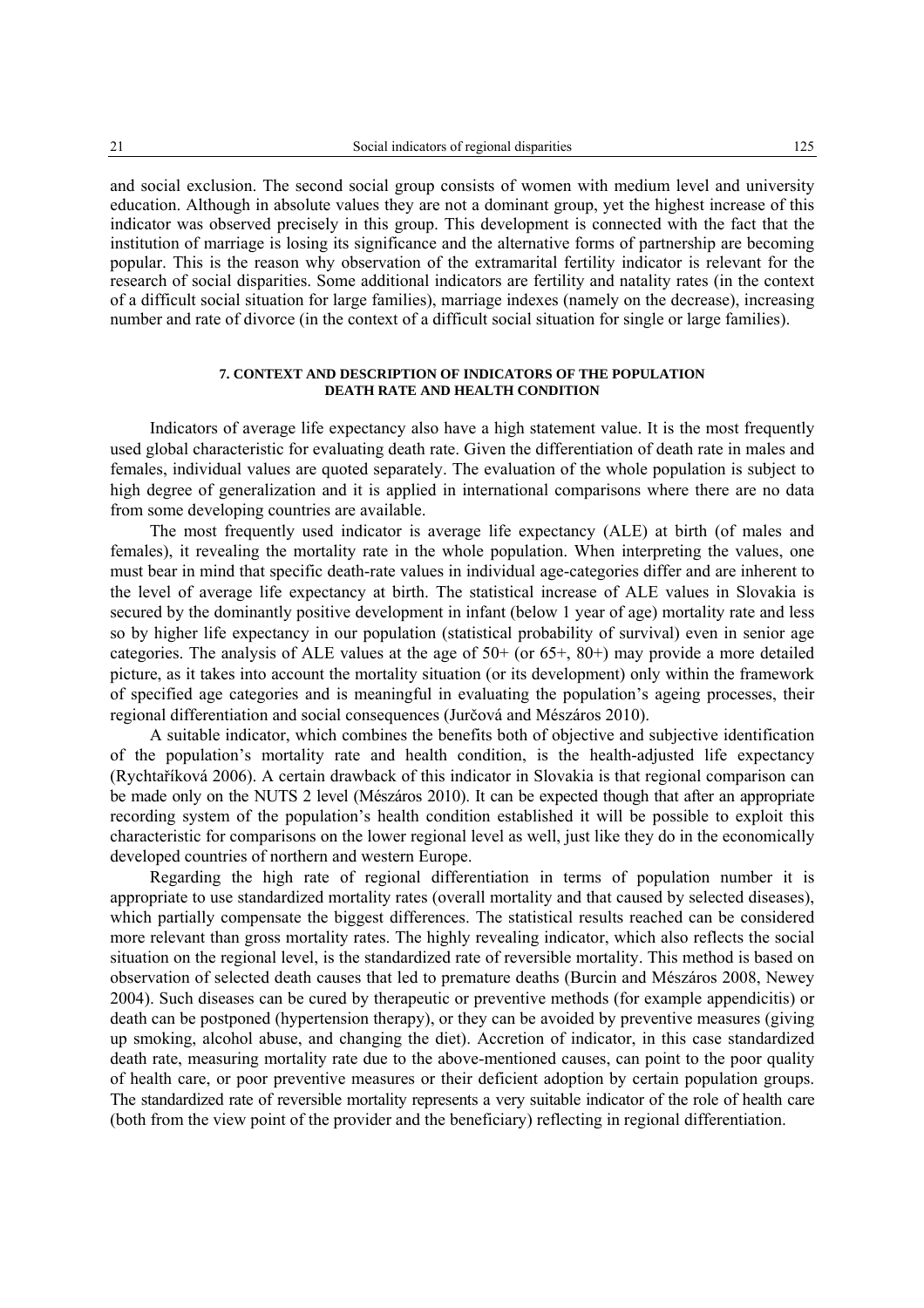The infant mortality rate can here be used as a supplementary indicator. Although the values of this indicator are dropping in the majority of regions, there are still several "extreme" regions where infant mortality values are increasing. The phenomenon is closely connected with the social situation in some parts of Slovakia (regional aspect) or with some social groups (vertical stratification of society). The result of reproductive behaviour, the mortality situation and health condition of the population in combination with the rate of migration in a particular region is the population's age structure. Routinely used characteristics in the analysis of age-structure are various age indexes which correlate with individual age groups, for example: the economic burden, the Billeter index, the dependency of elderly population index, mean age index, etc. The population group in the post-productive age is given increasing attention in the context of accelerated ageing of the population and its social consequences. This is justified in view of the increasing absolute figures and relative representation of the elderly and their generally acknowledged unfavourable social situation. Usually the oldest age-categories are associated with the need for special care, social or family support. As State-provided social care in Slovakia (compared with the advanced European countries) is distinctly inferior, the oldest citizens are often wholly dependent on the care of their families. From the socio-demographic point of view, the significance of the potential social support index (Dlugosz and Kurek 2009, Káčerová *et al*. 2012) is obvious. With respect to certain demographic trends and demographic parameters of the population in Slovakia, it is useful to use the age-limit of 80 years in relation to the 50–64 age population group (the category that very often takes care of their parents).

One of the most important determinants of population's development in terms of sociodemographic aspects is education with effects in all spheres and areas of social life. It is kind of a cross-sectional indicator interacting with other indicators of demographic behaviour both on the level of prevention and consequences. Incomplete or insufficient education limits not only options in the labour market, but also a responsible approach to life; it deteriorates living conditions, increases social risks and eventually deteriorates the individual's health condition. Probably the greatest impact on the social aspects of human life is given by the boundary between elementary and secondary education. The more pupils continue their education at secondary schools concluded by examinations, the better the chances of a socially secure population. This is the reason why it is appropriate to use some education indexes, such as proportion of population with completed elementary education, proportion of university graduates, etc. when analysing regional social disparities.

### **8. CONTEXT AND DESCRIPTION OF THE POPULATION'S SPATIAL MOVEMENT INDICATORS**

The spatial movement of population is another important component of regional development. The analysis of individual components of the population's spatial movement trends, implications and interaction with other areas of life in society, population groups and individuals, is an inseparable part of the geographical, social and demographic research of regional disparities. The population's spatial movement indicators can also point to the attractiveness of some territorial units. In the population's spatial movement, interactions occur between a number of social-economic, demographic, psychological and ecological conditions on one side and the actively/passively behaving subjects, on the other. Citizens try to improve their social situation by migration, but it should be borne in mind that the socially weakest ones usually cannot even pay for moving to prospering towns. In the context of spatial disparities it is appropriate to concentrate on the following indicators:

One of the basic values of migration statistics, i.e. net migration (migration balance) is an appropriate indicator of the effect migration exerts on the population increase in regions. An extra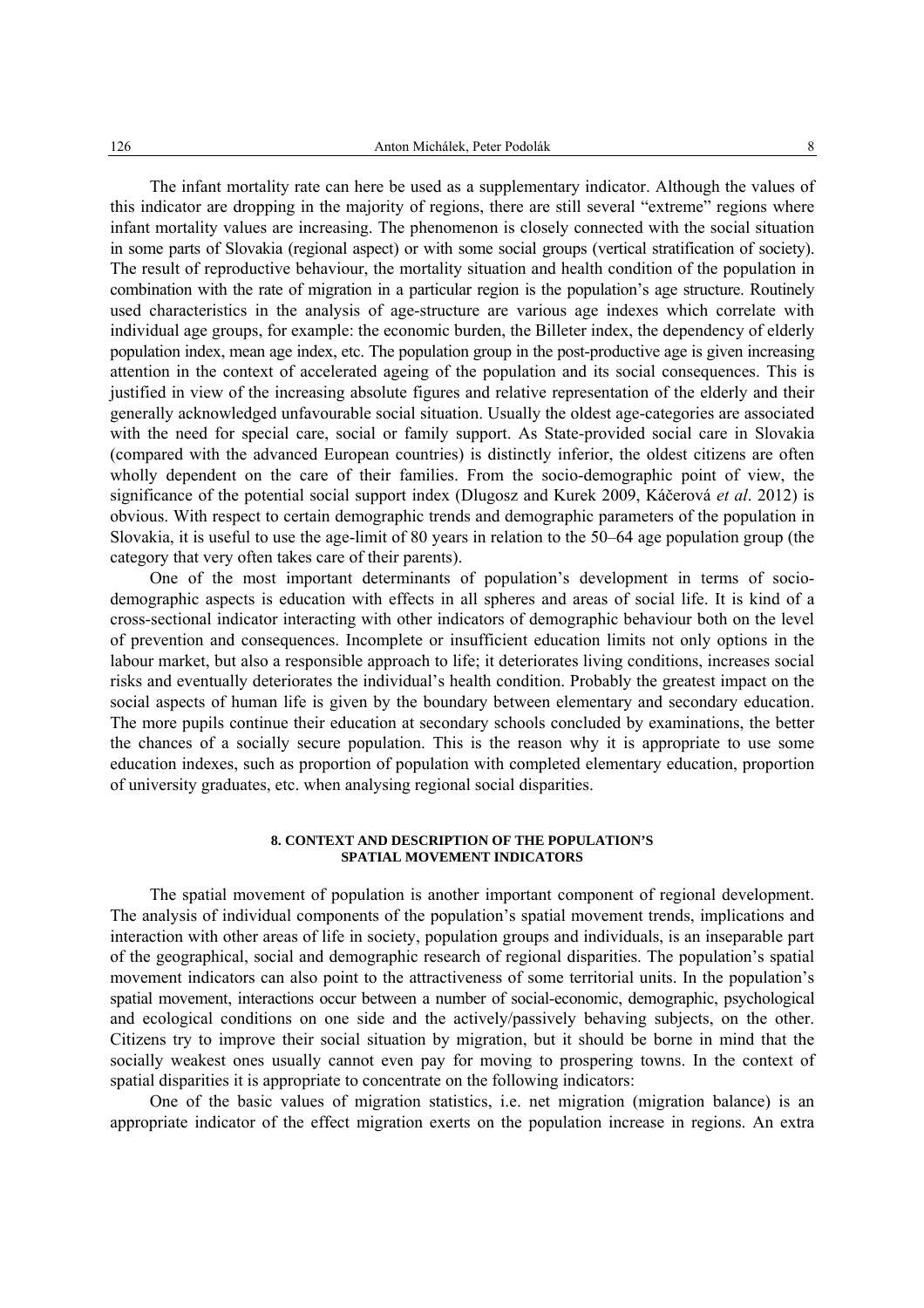simple construction and accessibility of data are the obvious benefits of this indicator. On the other side, the population imbalance in individual regions of the country may pose a problem no matter whether it is the case of statistical districts or functional urban regions (Bezák 2011). Elevated heterogeneity of population number may lead to the situation when even the very low absolute migration increase in the region with a small population number will reflect in extremely high values of the net migration rate. In contrast, a big migration movement may manifest itself as a relatively very low increase, given that it is relativized by the high population number in a particular region.

One of the possible and often described ways of expressing in greater detail the effect of migration on population distribution is the efficiency rates (for example Plane 1984, Podolák 1995, 2006, Blake *et al*. 2000). The migration efficiency rate can be used in the basic form or modified when only migration flows in a closed system are considered – in Slovak conditions, for example, excluding international migration. Such an approach is justified in some analyses. The use of migration efficiency rate is suitable if the position (differentiation) of regions within a closed system is considered, for instance characteristics of inter-regional migration trends in Slovakia. If migration efficiency is researched within a closed system (without taking into account international migrations) the value of results within the framework of the selected system is of a compact nature. The summarized characteristics of efficiency rates (such as dispersion, standard deviation and total net migration rate) facilitate the analysis and assessment of the level of regional differentiation and its development in the particular migration system (Bezák 2006). The characteristics of migration efficiency complement the basic indicator of migration change on the level of individual regions and make it possible to characterize spatial links and dynamics in the development of social disparity.

## **9. CONCLUSIONS**

The issue of disparities, their identification and assessment is closely related to the selection of indicators, which lack the generally defined criteria. The representativeness and capacity to capture variability are of crucial significance for the selection of indicators (Kutscherauer *et al*. 2011). Integrated indicators that are able to capture and identify the rate of interregional differences and to provide relevant and comprehensive information seem to be practical and advantageous. The situation and options of choice of socio-demographic and socio-pathological relevant indicators were researched based on theoretical and systemic approaches, empirical knowledge and general analysis of attributes and statement value of differentiated aspects. Their relevance, aspects and relations to the object of the analysis (social disparities and their identification) value, benefits, drawbacks and nuances were studied in a broader context regarding some specific conditions of Slovakia. Several indicators capable of capturing and expressing the crucial aspects of social disparities were selected. Simultaneously, the context of indicators, which is an important part of the selection for a particular analysis is presented. The assumption that an indicator contains a number of inherent attributes, which emerge only under deeper scrutiny, was confirmed. This fact points to the significance of their detailed analysis as an indispensable condition for gauging (social) regional disparities. The demonstrated analysis of selected relevant indicators for the monitoring of social RDs could represent a sort of guideline for the selection of appropriate indicators necessary for the acquisition of exact results, identification, and measurement of social RDs.

**Acknowledgements:** The present research was supported under Grant No. 2/0112/12, Scientific Grant Agency of the Ministry of Education and the Slovak Academy of Sciences (VEGA).